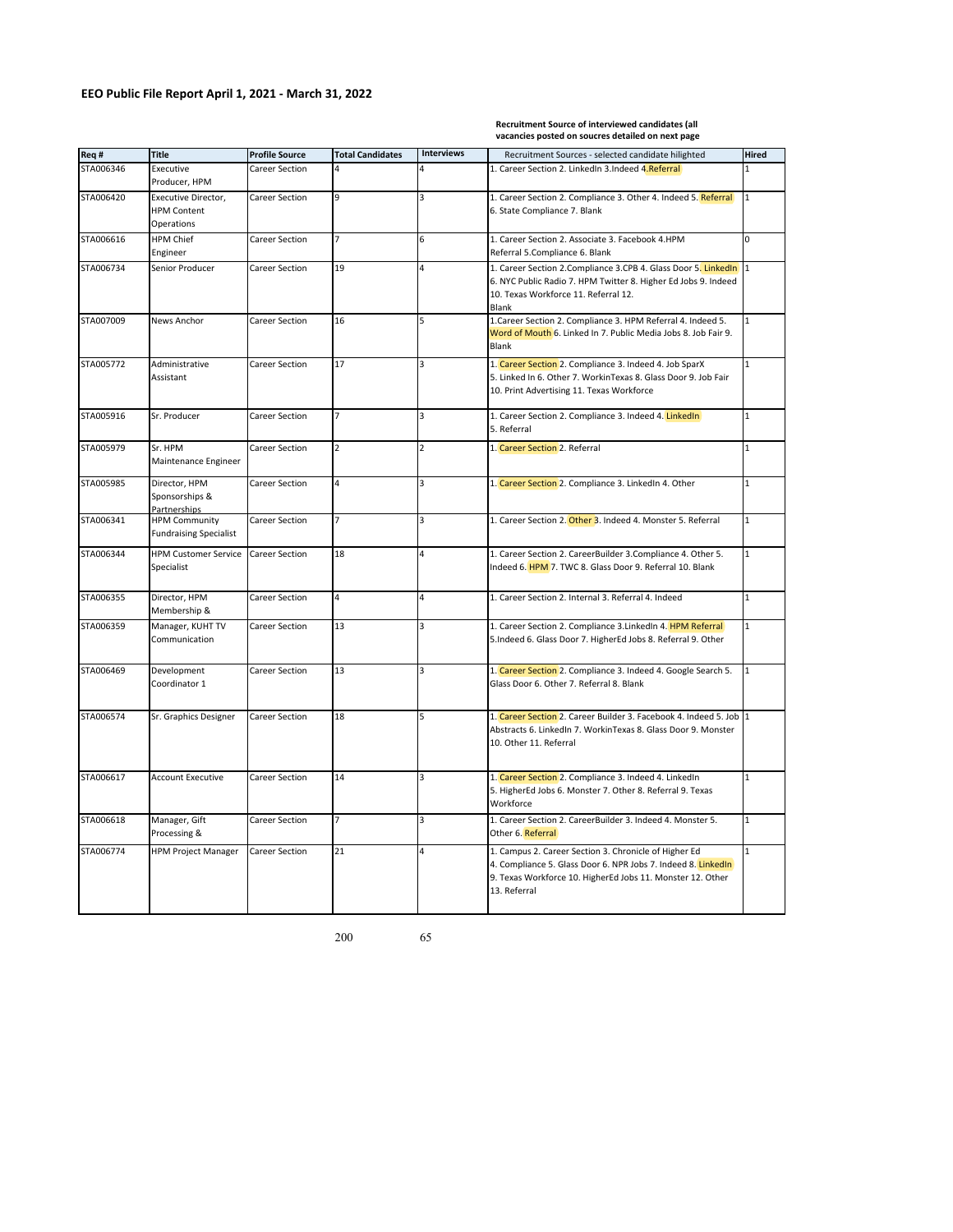| <b>Recruiting Source</b>                   | <b>Total Interviewed</b> | <b>Entitled to Notification</b> |                                                                                                      | urces/careers/<br>urces/careers/<br>20016-8122<br>urces/careers/ |
|--------------------------------------------|--------------------------|---------------------------------|------------------------------------------------------------------------------------------------------|------------------------------------------------------------------|
|                                            | $\overline{2}$           | no                              | Contact<br>https://www.careerbuilder.com/                                                            |                                                                  |
| CareerBuilder                              | $\mathbf{1}$             | no                              | Contact: Nikki Duncan, 3623 Cullen Blvd., Houston TX 77204, 713-743-7278                             |                                                                  |
| Chronicle of Higher Education              | $\mathbf{q}$             | n <sub>0</sub>                  | Contact: Nikki Duncan, 3623 Cullen Blvd., Houston TX 77204, 713-743-7278                             |                                                                  |
| Compliance_USDiversity                     | $^{\circ}$               |                                 |                                                                                                      |                                                                  |
| <b>Corporation for Public Broadcasting</b> | $\mathfrak{a}$           | no<br>no                        | https://www.cpb.org/jobline                                                                          |                                                                  |
| Facebook (Engineering Group)               | $^{\circ}$               |                                 | https://www.facebook.com/groups/351878044991389                                                      |                                                                  |
| Glassdoor                                  |                          | no                              | https://www.glassdoor.com/member/home/index.htm                                                      |                                                                  |
| Google (NPR Jobs)                          | $1\,$                    | no                              | https://www.npr.org/careers                                                                          |                                                                  |
| <b>HigherEd Jobs</b>                       | $\overline{a}$           | no                              | Contact: Nikki Duncan, 3623 Cullen Blvd., Houston TX 77204, 713-743-7278                             |                                                                  |
| <b>HPM Website</b>                         | 15                       | yes                             | Contact: Pammy Moore, 4343 Elgin St. Houston TX 77204 713-743-4392                                   |                                                                  |
| Indeed                                     | $\overline{7}$           | no                              | 470 West. Ave, STE 2002, Stamford CT 06902 www.indeed.com                                            |                                                                  |
| Internal (HPM)                             | 3                        | no                              | Contact: Pammy Moore, 4343 Elgin St. Houston TX 77204 713-743-4392                                   |                                                                  |
| Job Abstracts (Job Board)                  | $\mathbf 0$              | no                              | https://jobabstracts.com/                                                                            |                                                                  |
| Job Fair                                   | $\mathbf 0$              | no                              | Contact: Nikki Duncan, 3623 Cullen Blvd., Houston TX 77204, 713-743-7278                             |                                                                  |
| Job SparX                                  | $\mathbf 0$              | no                              | https://www.iobsparx.com.                                                                            |                                                                  |
| LinkedIn                                   | $\overline{7}$           | no                              | private social media pushes: https://www.linkedin.com                                                |                                                                  |
| Monster                                    | $\overline{2}$           | no                              | https://www.monster.com/                                                                             |                                                                  |
| Not Listed                                 | $^{\circ}$               | no                              | not listed by aplicant                                                                               |                                                                  |
| NYC Public Radio Listserv                  | $\overline{0}$           | no                              | https://hotpodnews.com/the-radio-listserv-in-2020/                                                   |                                                                  |
| Other Explanation                          | $\mathbf 0$              | no                              | n/a                                                                                                  |                                                                  |
| <b>Print Advertising</b>                   | $\Omega$                 | no                              | n/a                                                                                                  |                                                                  |
| Public Media Jobs                          | $\,0\,$                  | no                              | https://jobs.current.org/ (print and digital) 4499 Massachusetts Ave., NW STE LL05, Washington, D.C. |                                                                  |
| Referral                                   | $\sqrt{4}$               | no                              | personal referral                                                                                    |                                                                  |
| States Compliance                          | $\overline{\mathbf{3}}$  | no                              | Contact: Nikki Duncan, 3623 Cullen Blvd., Houston TX 77204, 713-743-7278                             |                                                                  |
| Twitter (HPM Staffer)                      | $\,$ 1                   | no                              | https://twitter.com/houpublicradio                                                                   |                                                                  |
| WorkInTexas (TWC)                          | $\overline{2}$           | no                              | Workforce Solutions 500 McKinney Houston TX 77002 www.workintexas.org                                |                                                                  |
| Hire a Hero                                | $^{\circ}$               | no                              | http://www.hireahero.org                                                                             |                                                                  |
| Military1                                  | $\mathbf 0$              | no                              | https://www.military1.com                                                                            |                                                                  |
| JOFDAV                                     | $\mathbf 0$              | no                              | https://www.jofdav.com                                                                               |                                                                  |
| JuJu                                       | $\mathbf 0$              | no                              | http://www.juju.com                                                                                  |                                                                  |
| CareerAlerts.com                           | $\mathbf 0$              | no                              | http://www.careeralerts.com                                                                          |                                                                  |
| Jobsradar                                  | $\mathbf 0$              | no                              | http://www.jobsrader.com                                                                             |                                                                  |
| Jobcase                                    | $\mathbb O$              | no                              | https://www.jobcase.com                                                                              |                                                                  |
| RecruitABILITY                             | $\mathbf 0$              | no                              | http://www.recruit-ability.con                                                                       |                                                                  |
| <b>US Diversity</b>                        | $\circ$                  | no                              | https://www.usdiversity.com                                                                          |                                                                  |
| African American Careers                   | $\Omega$                 | no                              | https://www.africanamericancareers.org                                                               |                                                                  |
| African American Jobs                      | $\mathbf{0}$             | no                              | https://www.africanamericanjobs.org                                                                  |                                                                  |
| <b>Asian Careers</b>                       | $\circ$                  | no                              | https://www.asiancareers.org                                                                         |                                                                  |
| Asian Workforce                            | $\Omega$                 | no                              | https://www.usd-asianworkforce.com                                                                   |                                                                  |
| <b>Disability Careers</b>                  | $\Omega$                 | no                              | https://www.disabilitycareers.org                                                                    |                                                                  |
| <b>USD Veterans</b>                        | $\mathbf 0$              | no                              | https://www.usd-veterans.com                                                                         |                                                                  |
| Veteran Careers                            | $\mathbf 0$              | no                              | https://www.veterancareers.org                                                                       |                                                                  |
| Veteran Jobs                               | $\mathbf 0$              | no                              | https://www.veteranjobs.org                                                                          |                                                                  |
| Gay Careers                                | $\mathbf 0$              | no                              | https://www.gaycareers.org                                                                           |                                                                  |
| Gay Jobs                                   | $\mathbf 0$              | no                              | https://www.gayjobs.or                                                                               |                                                                  |
| <b>Hispanic Careers</b>                    | $\mathbb O$              | no                              | https://www.hispaniccareers.org                                                                      |                                                                  |
|                                            |                          | no                              | https://www.usd-hispanicworkforce.com                                                                |                                                                  |
| <b>USD Hispanic Workforce</b>              | $\mathbf 0$              |                                 |                                                                                                      |                                                                  |
| <b>Hispanic Jobs</b>                       | $\circ$                  | no                              | https://www.hispanicjobs.org                                                                         |                                                                  |
| <b>Native American Careers</b>             | $\mathbf 0$              | no                              | https://www.nativeamericancareers.org/                                                               |                                                                  |
| <b>Senior Careers</b>                      | $\circ$                  | no                              | https://www.seniorscareers.org                                                                       |                                                                  |
| Senior Jobs                                | $\circ$                  | no                              | https://www.seniorsjobs.org                                                                          |                                                                  |
| <b>USD Working Women</b>                   | $\Omega$                 | no                              | https://www.usd-workingwomen.com                                                                     |                                                                  |
| <b>Womans Careers</b>                      | $^{\circ}$               | no                              | https://www.womenscareers.org                                                                        |                                                                  |
| <b>Womens Jobs</b>                         | $\circ$                  | no                              | https://www.womensjobs.org                                                                           |                                                                  |
| <b>US Diversity</b>                        | $\mathbf 0$              | no                              | https://usdiversity.net                                                                              |                                                                  |
| <b>US Diversity</b>                        | $\pmb{0}$                | no                              | https://www.usdiversity.org                                                                          |                                                                  |

Note: All job listings direct applicants to<br>submit their applications through the UH Website<br>https://uhs.taleo.net/careersection/ex1\_uhs/jobsearch.ftl?lang=en&portal=8100120292